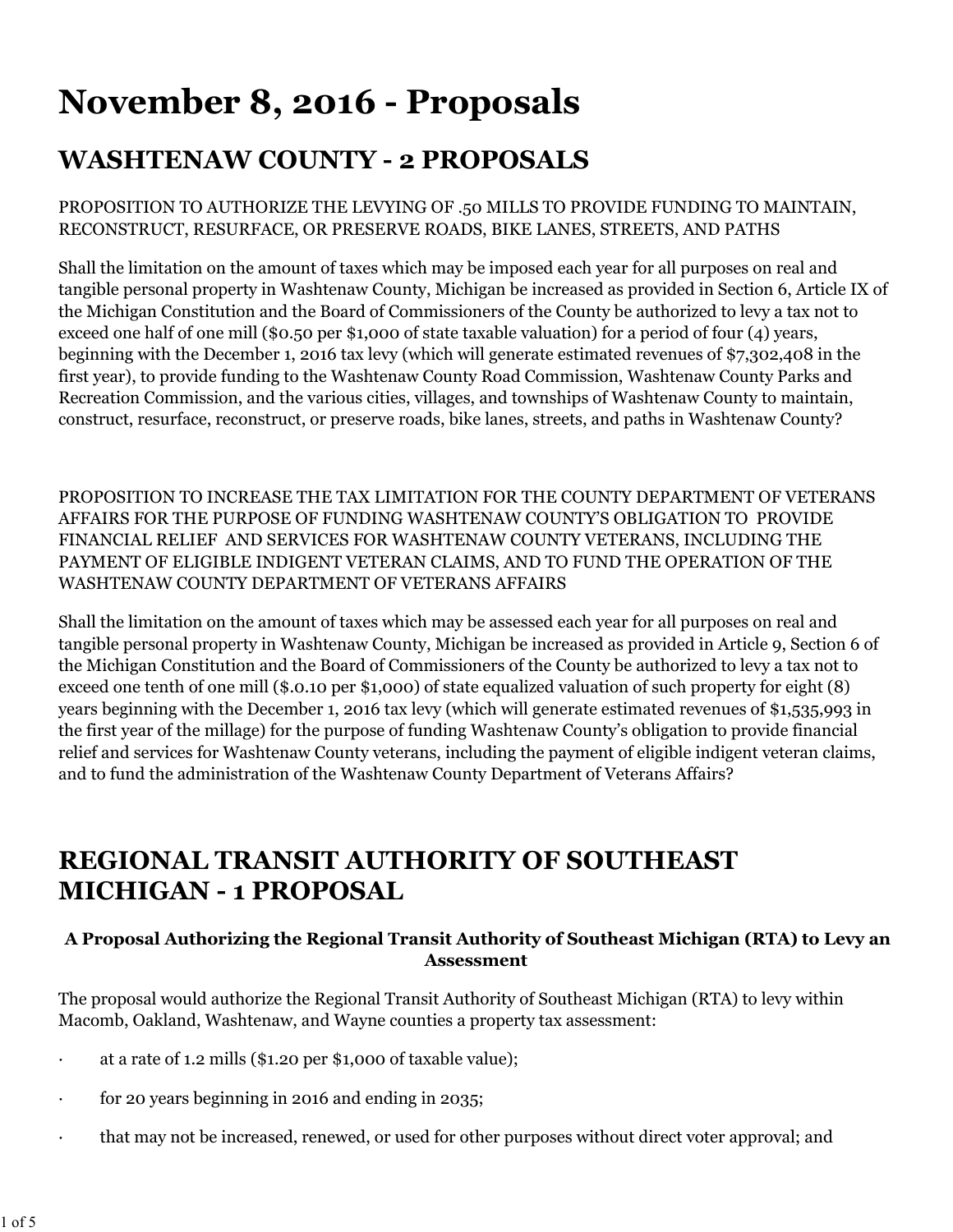· to be used upon the affirmative vote of an RTA board member from each RTA member jurisdiction for the purpose of construction and operation of a public transportation system connecting Macomb, Oakland, Washtenaw, and Wayne counties, including rapid transit bus routes across county lines, specialized service for senior citizens and people with disabilities, commuter rail, airport express service, and other public transportation purposes permitted by law, consistent with RTA bylaws and subject to the limitations of the Regional Transit Authority Act.

If this new additional assessment is approved and levied, revenue will be disbursed to the RTA. It is estimated that \$160,907,285 will be collected in the first year.

Should this assessment be approved?

# **ANN ARBOR CITY - 1 PROPOSAL**

AMENDMENT TO INCREASE THE TERM OF THE MAYOR TO FOUR YEARS AND COUNCIL MEMBERS FROM TWO TO FOUR-YEAR STAGGERED TERMS

It is proposed Sections 12.4, 13.2 and 13.4 of the Ann Arbor City Charter be amended and Section 13.1 be deleted to provide a four-year term for Mayor and four-year staggered terms for Council members. Currently the Mayor has a two-year term and Council members have two-year staggered terms. If approved by the voters, Mayor and Council members elected November 8, 2016 would serve a two-year term. Council members elected November 7, 2017 would serve a three-year term. Four year terms would commence with 2018 elections.

Shall this proposed amendment to the Ann Arbor City Charter be adopted?

# **AUGUSTA CHARTER TOWNSHIP - 2 PROPOSALS**

### **AUGUSTA CHARTER TOWNSHIP**

### **ENVIRONMENTAL PROTECTION FUND PROCEEDS**

Shall the expenditure of the remaining proceeds from the previous voted tax millage for an Environmental Protection Fund to protect the public safety and environment in Augusta Charter Township, which was levied from 1988-1992, be authorized for the purchase of land and buildings for a new Augusta Charter Township fire station and township hall? This proposal will not authorize any new or additional tax levies.

### **AUGUSTA CHARTER TOWNSHIP**

### **FIRE, RESCUE, EMERGENCY MEDICAL SERVICES STATION MILLAGE**

Shall Augusta Charter Township impose an increase of up to 1 mills (\$1.00 per \$1,000 of taxable value) in the tax limitation imposed under Article IX, Sec. 6 of the Michigan Constitution and levy it for 10 years, 2016 through 2025 inclusive, for the acquisition, construction and maintenance of a new fire, rescue and emergency medical services station within the Township, including the furnishing, equipping, financing, and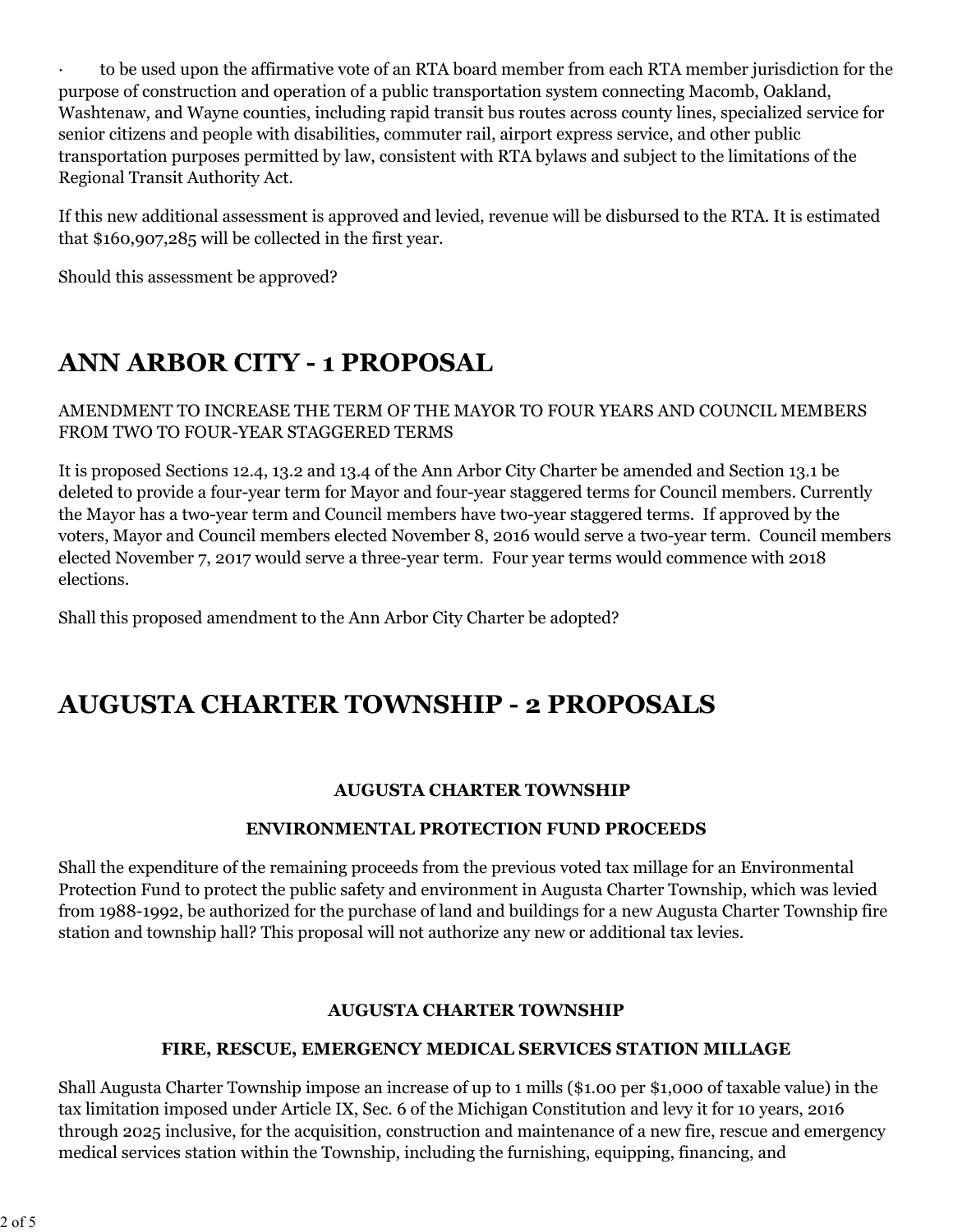site preparation and improvements for such new station, which 1 mill increase will raise an estimated \$191,000 in the first year the millage is levied?

# **CHARTER TOWNSHIP OF YPSILANTI - 4 PROPOSALS**

PROPOSITION A (Fire Protection, Prevention, Rescue Services and Equipment Reserves)

Shall the Charter Township of Ypsilanti be authorized to levy and increase the limitations of the total amount of general ad valorem taxes which may be imposed in any one year upon real and tangible personal property in the Charter Township of Ypsilanti, Washtenaw County, Michigan, as provided by Section 6 of Article IX of the Constitution of Michigan, 1963, from 0.0 to 3.125 (\$3.125 per \$1000), for a period of four (4) years from 2017-2020 both inclusive, for the purpose of providing revenues for fire protection, prevention, rescue services and equipment reserves? The first year of this levy shall generate estimated revenue of \$3,590,684.

# PROPOSITION B

#### (Police Protection)

Shall the Charter Township of Ypsilanti be authorized to levy and increase the limitations of the total amount of general ad valorem taxes which may be imposed in any one year upon real and tangible personal property in the Charter Township of Ypsilanti, Washtenaw County, Michigan, as provided by Section 6 of Article IX of the Constitution of Michigan, 1963, from 0.0 to 5.95 (\$5.95 per \$1000), for a period of four (4) years from 2017-2020 both inclusive, for the purpose of providing revenues for law enforcement services, community policing/neighborhood watch and ordinance enforcement? The first year of this levy shall generate estimated revenue of \$6,836,663.

### PROPOSITION C

(Recreation, Bike Path, Sidewalk, Roads, Parks, General Operations Fund)

Shall the Charter Township of Ypsilanti be authorized to levy and increase the limitations of the total amount of general ad valorem taxes which may be imposed in any one year upon real and tangible personal property in the Charter Township of Ypsilanti, Washtenaw County, Michigan, as provided by Section 6 of Article IX of the Constitution of Michigan, 1963, from 0.0 to 1.0059 (\$1.0059 per \$1000), for a period of four  $(4)$  years from 2017-2020 both inclusive, for the purpose of providing revenues for recreation/park facilities, bike paths, repair of sidewalks, roads and general operating purposes? The first year of this levy shall generate estimated revenue of \$1,155,798.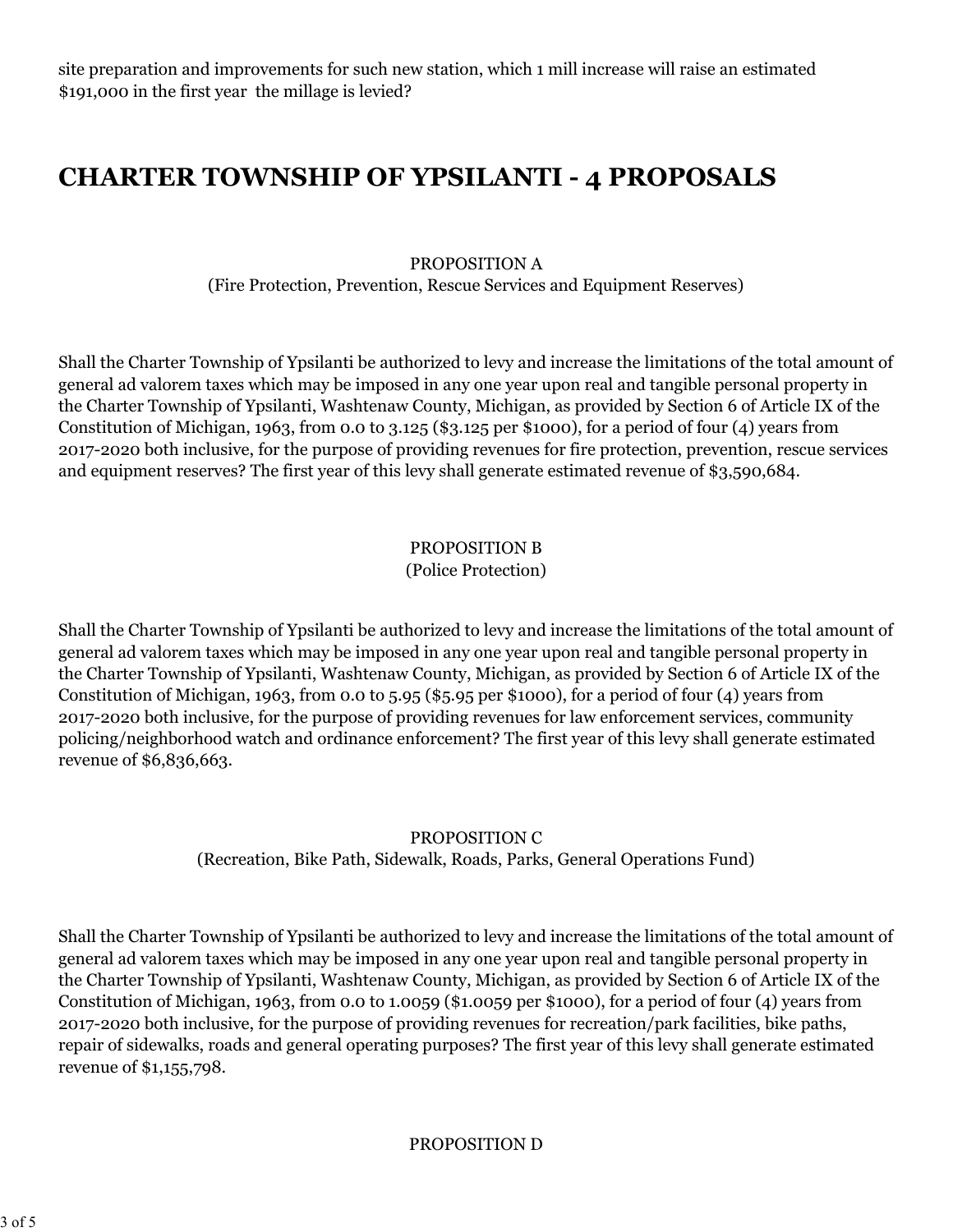(Garbage, Refuse Collection, Recycling, Composting, Disposal of Solid Waste, Energy Conservation, Alternative Energy, Water Quality and Environmental Protection)

Shall the Charter Township of Ypsilanti be authorized to levy and increase the limitations of the total amount of general ad valorem taxes which may be imposed in any one year upon real and tangible personal property in the Charter Township of Ypsilanti, Washtenaw County, Michigan, as provided by Section 6 of Article IX of the Constitution of Michigan, 1963, from 0.0 to 2.155 (\$2.155 per \$1000), for a period of four (4) years from 2017-2020 both inclusive, for the purpose of providing revenues for garbage, refuse collection, recycling, composting and disposal of solid waste? The first year of this levy shall generate estimated revenue of \$2,476,136.

# **Wayne County Regional Educational Service Agency - 1 Proposal**

### **REGIONAL ENHANCEMENT MILLAGE PROPOSAL**

*Pursuant to state law, the revenue raised by the proposed enhancement millage will be collected by the Wayne County Regional Educational Service Agency and distributed to local public school districts within the boundaries of the Wayne County Regional Educational Service Agency based on pupil membership count.*

Shall the limitation on the amount of ad valorem taxes which may be imposed on taxable property in the Wayne County Regional Educational Service Agency, Michigan, be increased by 2.00 mills (\$2.00 per thousand dollars of taxable value) for a period of six (6) years, 2016 to 2021, inclusive, as new additional millage to provide operating funds to enhance other state and local funding for local school district operating purposes? It is estimated that 2 mills would raise approximately \$80,000,000 when first levied in 2016.

The revenue from this millage will be disbursed to the following school districts:

Allen Park Public Schools; Crestwood School District; Dearborn City School District; Dearborn Heights School District #7; Detroit Public Schools Community District; Ecorse Public School District; Flat Rock Community Schools; School District of the City of Garden City; Gibraltar School District; Grosse Ile Township Schools; The Grosse Pointe Public School System; Hamtramck Public Schools; City of Harper Woods Schools; School District of the City of Highland Park; Huron School District; School District of the City of Lincoln Park; Livonia Public Schools; Melvindale – Northern Allen Park Schools; Northville Public Schools; Plymouth-Canton Community Schools; Redford Union School District; River Rouge School District; Riverview Community School District; Romulus Community Schools; Southgate Community School District; South Redford School District; Taylor School District; Trenton Public Schools; Van Buren Public Schools; Wayne-Westland Community School District; Westwood Community Schools; Woodhaven-Brownstown School District; Wyandotte City School District

# **Van Buren Public Schools - 1 Proposal**

# **OPERATING MILLAGE PROPOSITION EXEMPTING PRINCIPAL RESIDENCE AND OTHER HOMESTEAD PROPERTY**